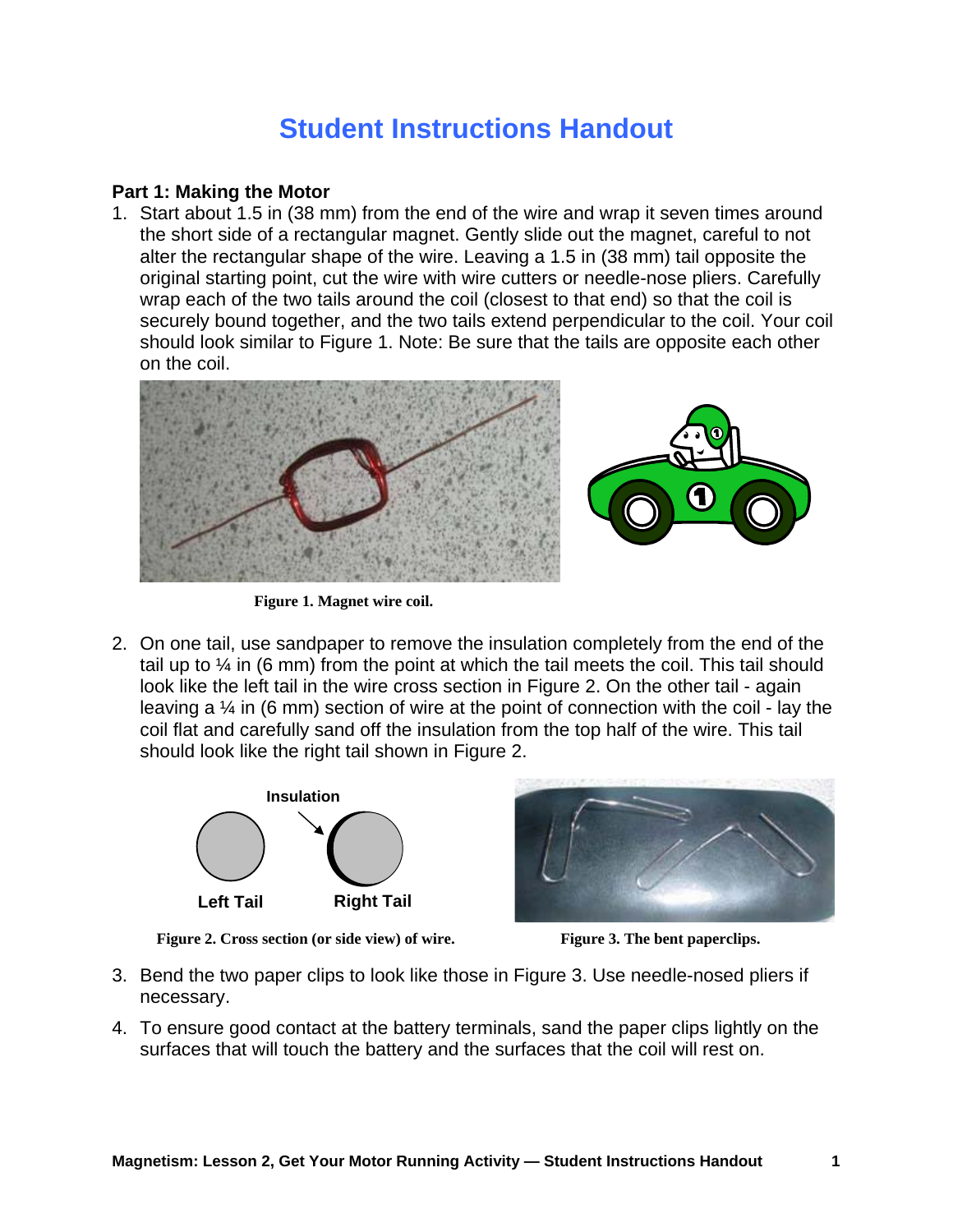5. Use a rubber band to secure the large loop ends of each paper clip to the terminals of the D-cell battery. The battery, rubber band and paper clips device should look like Figure 4.



**Figure 4. Use a rubber band to secure the paperclips to the battery.** 



**Figure 5. Battery end view, with ceramic magnet in place.** 

- 6. Place a ceramic magnet on the side of the battery (it will "stick" to the battery) as shown in Figures 5.
- 7. Place the coiled wire with tails into the small loops formed by the unattached ends of the paper clips ("cradles"). Your motor should look like the one in Figure 6.



**Figure 6. The complete motor setup.** 

- 8. Turn the coil slowly by hand (only touch the insulated part of the wire) and observe the magnetic attraction and repulsion between the electromagnet and the ceramic magnet.
- 9. (Optional) Remove the magnet from the battery. Use a compass to determine the orientation of the magnetic field of the coil. Remove the coil and replace it on the paper clips in the opposite direction. Use the compass to determine the orientation of magnetic field of the coil again.